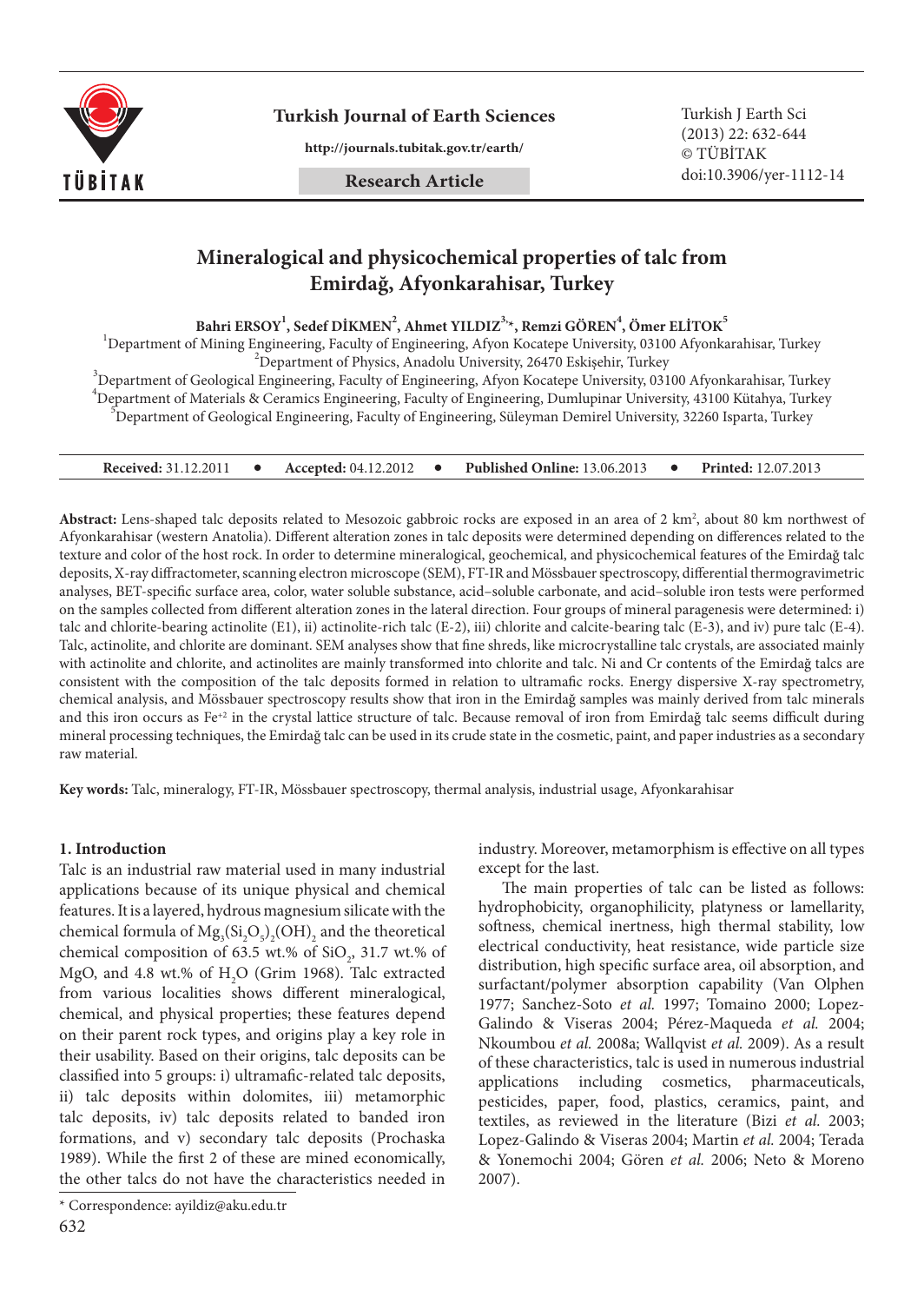According to State Planning Organization (DPT) statistics, Turkey has 482,736 t of talc reserves. The most important talc deposits in Turkey occur in the Sivas, Balıkesir, Aydın, Kütahya, Karaman, Bolu, Bursa, Sakarya, and Afyonkarahisar regions (DPT 2007). Talc deposits formed from the alteration of ultramafic rocks are found in the Sivas, Kütahya, Karaman, and Afyonkarahisar regions (Murat & Temur 1995; Yalçın & Bozkaya 2006). The other talc deposits related to metamorphic rocks occur in Balıkesir, Aydın, and Afyonkarahisar (MTA 1980; Çoban 2004). Nearly 2000 t of talc are produced per year in the Sivas, Balıkesir, Aydın, Kütahya, and Eskişehir regions. Since the annual talc production of the country did not meet the domestic market, the annual talc import of Turkey is higher than the domestic production. Even though there are enough talc deposits for domestic industry, the reasons for the low domestic talc production, and hence demand for talc import, can be interpreted as being insufficient investigation of the geological, mineralogical, and geochemical features. The Turkish paint industry is the main consumer of high quality and very fine-grained  $(<5 \mu m)$  talc. In contrast, the major problem with Turkish talc deposits is that they are mostly not suitable for the paint industry, which requires high-quality whiteness, brightness, and very low Fe content.

The Emirdağ talc deposit is located about 80 km north of Afyonkarahisar in western Anatolia and covers an area of nearly 2 km2 (Figure 1). Talc produced from the Emirdağ deposit with an annual mine production of 500 t until 2005 has been used in the domestic market as a plastic filling material, but its domestic consumption has been limited due to insufficient investigations on the geological features of talc deposits and mineralogical, geochemical, and physical features of the talc minerals. Moreover, quality problems arose for the produced talc ores. In this study, the aim is to i) investigate geological features of the talc deposits; ii) identify mineralogical, geochemical, physicochemical features of the talc mineral; and iii)



**Figure 1.** The geological map of the study area (Turhan 2002).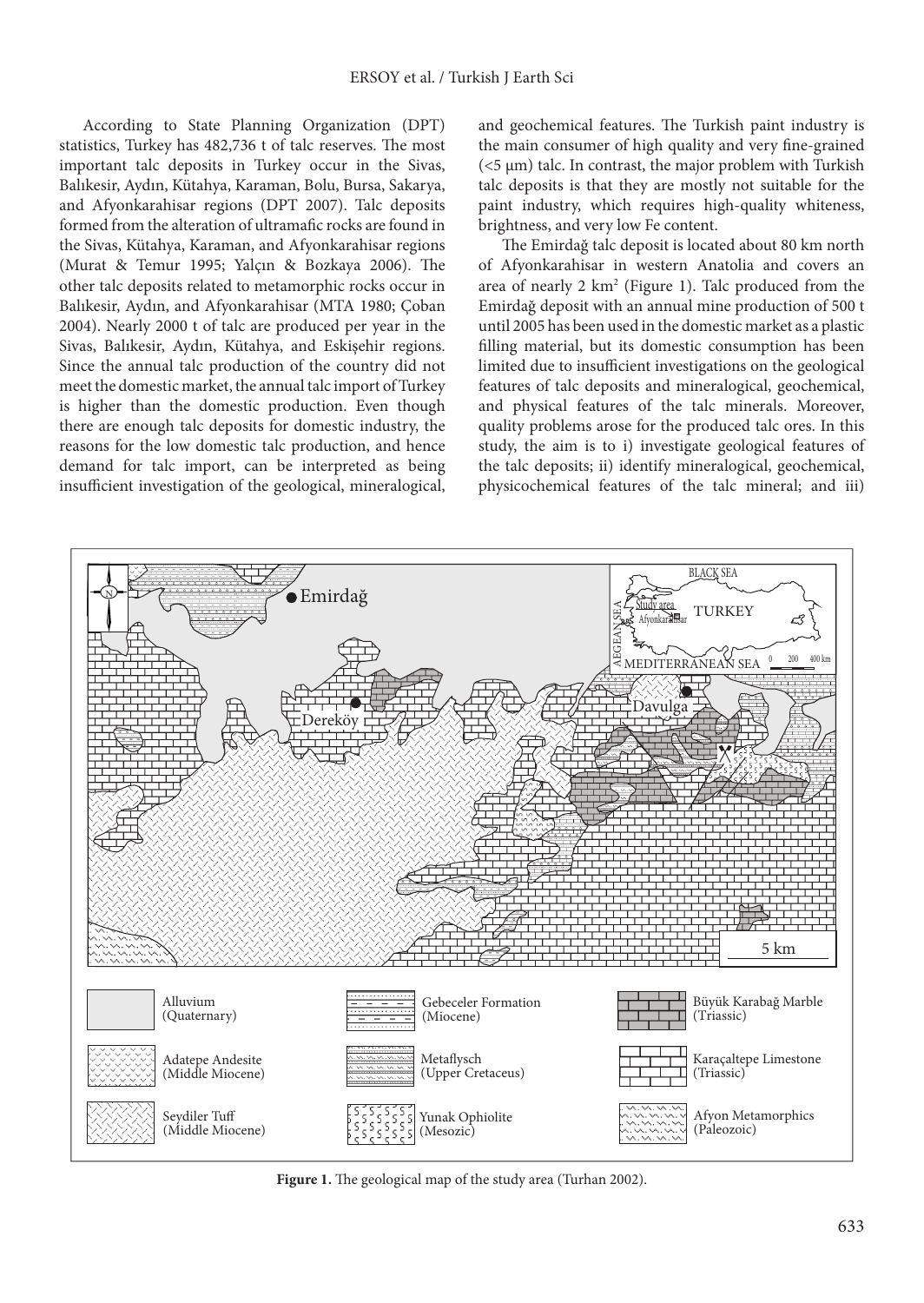determine potential uses of talc. This study is important in terms of economic production of the Emirdağ talc deposit since it is close to industrial cities such as Kütahya, Uşak, Bilecik, Eskişehir, and Ankara.

# **2. Geological setting**

The Paleozoic Afyonkarahisar metamorphics constitute the basement rocks in the study area (Figure 1). Metin *et al.* (1987) reported that the unit comprises a variety of schists, metasandstones, and metaconglomerates, with some lenticular marble horizons. The basement rocks are covered unconformably by Triassic Karacaltepe limestone and Büyük Karabağ marbles (Kibici *et al.* 2000). Mesozoic Yunak ophiolite is associated with Büyük Karabağ marbles with tectonic boundary. Yunak ophiolite consists of gabbro slice displaying foliation and cataclastic texture toward the bottom. The brown-colored metaflysch consists mainly of conglomerate, sandstone, siltstone, and sandy limestone and occasionally shows features of olistostrome. The Gebeceler formation of Miocene age, which comprises intercalation of sandstone, siltstone, marl, and the Seydiler tuff of the Middle Miocene, spreads unconformably on the metaflysch. The final stage of volcanism yielded the Adatepe andesite of the Middle Miocene. The Emirdağ-Afyonkarahisar talc deposits have been formed by the alteration of the gabbro along joints and fault planes. Based on differences in the texture and color of the parent rocks, 5 alteration zones were distinguished. These are: i) fresh rock of gabbroic composition, ii) green-colored actinolite zone, iii) talc level, iv) amber-colored altered zone, and v) dark brown-colored altered zone. Talc deposits occur as lens-shaped pockets and sheet-like bodies in different extensions and directions.

## **3. Analytical methods**

E-1 samples were collected from the actinolite zone, and E-2, E-3, and E-4 samples were also gathered from the different layers along the lateral direction of the talc level in the Emirdağ deposit in the Afyonkarahisar region. The samples were crushed in a jaw crusher and milled to less than 40 µm in size. The samples were then homogenized. Mineralogical and physicochemical analyses were performed on the representative samples.

## **3.1. Mineralogical and petrographical investigations**

Mineralogical investigations were performed by X-ray diffraction (XRD) with a Shimadzu XRD-6000 model diffractometer with a Ni filter and CuKα radiation on random and oriented samples. The diffraction patterns were recorded between 2° and 70° (2θ) at a scanning speed of 2° (2θ)/min. Bulk mineralogy was determined on random powders. Clay mineralogy was determined by separation of the fraction of less than 2 µm with sedimentation. Measurements were carried out on samples that were air-dried, ethylene glycol-solvated, and heated to 550°C (Brown 1972). Mineral abundances of samples were determined by interpretation of XRD data. The procedure of this method was described by Chung (1974). The error margin of this method is approximately 10%.

Morphological and microchemical analyses were carried out using a LEO VP-1431 scanning electron microscope with an energy dispersive X-ray spectrometer (SEM-EDX). Before the SEM analysis, samples were coated with a thin film (thickness: 25 nm) of gold using a sputter coater to make the sample conductive.

## **3.2. Geochemical analyses**

The chemical compositions of the samples were determined with an X-ray fluorescence (XRF) spectrometer (Bruker, S8 Tiger WDXRF). Prior to the chemical analysis, 1.5 g of samples and 7.5 g of  $\text{Li}_2\text{B}_4\text{O}_7$  were mixed in platinum crucibles, and then these mixtures were melted in a fusion device at 1300 °C to obtain glass pellets.

The substitution in the unit cell and the position of iron in the E-3 talc sample was examined by Mössbauer spectroscopy. For this purpose, the <sup>57</sup>Fe Mössbauer spectrum was obtained at room temperature (300 K) with a conventional constant acceleration mode using a 10 mCi 57Co radioactive source (diffused in Rh). A Normos-90 computer program was used to determine the Mössbauer parameters. The solid line in the spectrum represents computer-fitted curves, and dots represent the experimental points. The velocity scale  $(\pm 9 \text{ mm/s})$  is calibrated with metallic iron foil absorber, and isomer shift (IS) is given with respect to the center (at 0 mm/s) of this spectrum.

Fourier transform-infrared (FT-IR) spectra of powdered samples were recorded using the Bruker IFS-66 series. The infrared spectrum range was 4000–400 cm–1. Samples of 2 mg were thoroughly mixed with 200 mg of spectroscopic grade KBr in an agate mortar. The mixtures were placed in a hydraulic press and compressed to produce pellets for recording the spectra. The spectra of samples were recorded by accumulating 34 scans at 2.0 cm–1 resolution.

Differential thermal and thermogravimetry analyses (DT/TGA) of the samples were carried out with a Setaram Setsys Evaluation simultaneous thermal analysis apparatus. The samples were heated in an  $\mathrm{Al}_2\mathrm{O}_3$  crucible in the temperature range of 30–1250 °C with a heating rate of 10 °C min–1 in a nitrogen atmosphere. About 25 mg of the samples was used in each run.

## **3.3. Physicochemical analyses**

The specific surface area of the samples was measured using a nitrogen gas absorption method (BET technique, Quantachrome Instruments, NOVA 2200e). Prior to the analysis, the samples were kept in a vacuum  $(10^{-3}$  Torr) at 120 °C for 8 h. Samples were run in duplicate. Details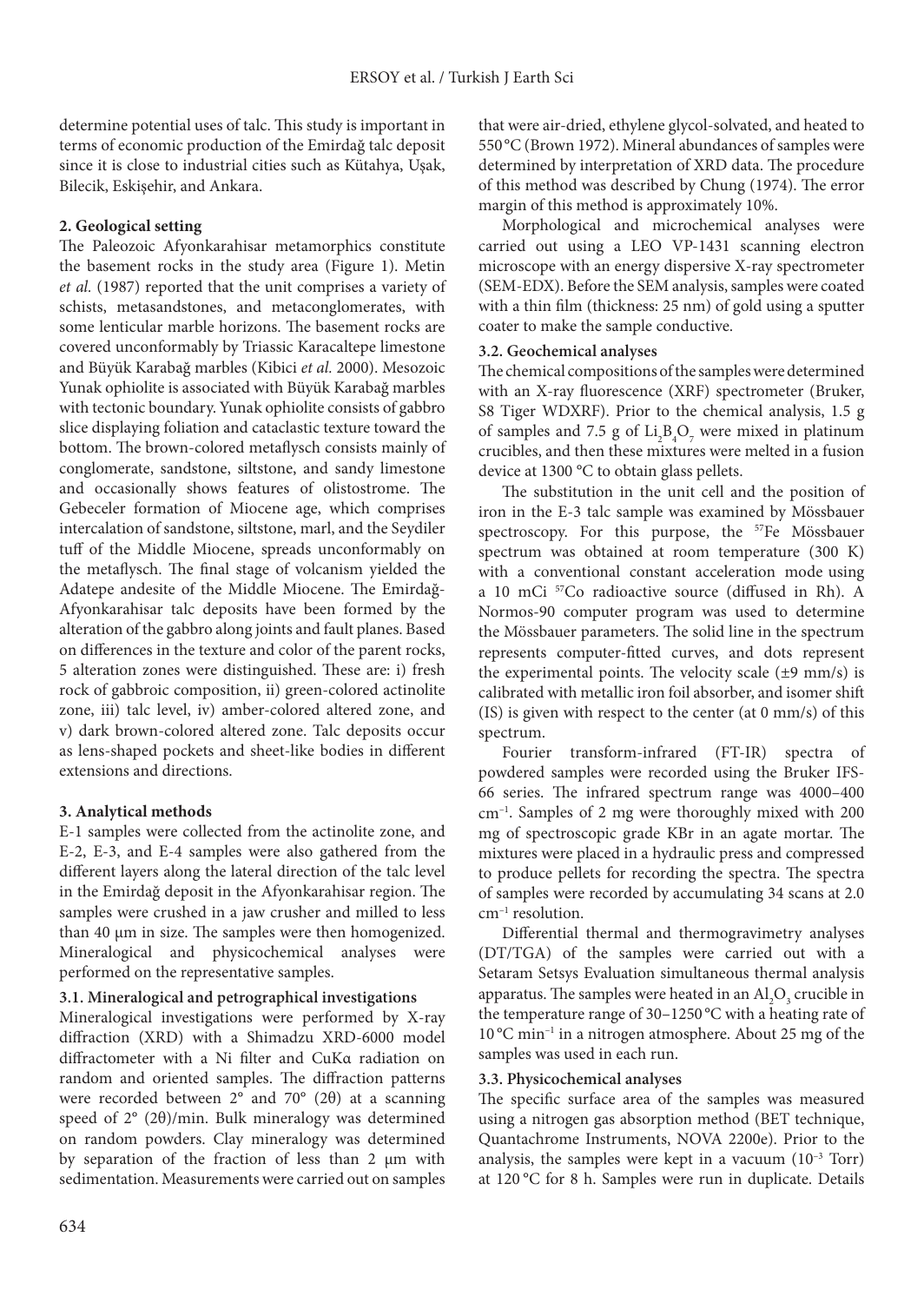of sample preparation and applications for the source and special clays were presented previously (Doğan *et al.* 2006). To determine the color properties of the materials, *L\** , *a\** , and *b*\* values and whiteness index (WI) were measured under the standard illuminant D65 by using the CIELAB system (CM-700d Konica Minolta Series Spectrophotometer). The spectrophotometer was calibrated to the perfect white diffuser by a ceramic plate with tristimulus values *X* = 90.3, *Y* = 92.1, *Z* = 105.7 and chromaticity coordinates  $x = 0.3135$ ,  $y = 0.3196$ . The pH, water soluble substance, acid-soluble carbonate, and acidsoluble iron of the samples were determined according to the Turkish Standards adapted to European Norms TS EN ISO 3262-10 and other Turkish Standards TS 2973 and TS 10521.

#### **4. Results and discussion**

#### **4.1. Mineralogy and petrography**

XRD analysis showed that the Emirdağ samples consist mainly of talc, chlorite, and actinolite, with minor amounts of calcite (Figure 2). Studied samples were classified into 4 groups based on the results of semiquantitative analysis: i) (E-1): talc and chlorite bearing actinolite (calcite 1%, talc 10%, chlorite 19%, and actinolite 70%), ii) (E-2): actinoliterich talc (chlorite 5%, actinolite 25%, and talc 70%), iii) (E-3): chlorite bearing talc (calcite 5%, chlorite 10%, and talc 85%), and iv) (E-4): pure talc (actinolite 5% and talc 95%) (Table 1). The mineralogy of Emirdağ talc was similar to the ultramafic hosted-talc occurrences of Sivas (Turkey) (Yalçın & Bozkaya, 2006); the Wadi Thamil, Rod Umm El-Farag (El-Sharkawy 2000), and Athshan (Schandl *et al.* 1999) areas (Egypt); and the ultramafic talc deposits of Austria (Prochaska 1989). XRD data indicate that the 2q value and crystal plane (*hkl*) values of the most important 3 peaks from talc were as follows: ~9.40° (001), 18.95° (002), and 28.55° (003). Talc was distinguished from pyrophyllite and minnesotaite minerals by their  $d_{(002)}$ -spacings. Talc exhibits  $d_{(002)}$ -spacing at 9.30 Å, whereas the  $d_{(002)}$ -spacings of pyrophyllite and minnesotaite are 9.16 Å and 9.53-9.60 Å, respectively (Thorez 1976). The  $d_{(001)}$ -spacing of talc was not changed by ethylene glycol (EG) or heat treatments at 550 °C (Figure 3). According to Moore and Reynolds (1997), the dehydroxylation is only observed in talc due to high temperature treatments.

The SEM studies revealed that actinolite and chlorite crystals accompany talc. Tabular, prismatic, acicular, and fibrous actinolite crystals are common in E-1 samples (Figures 4a and 4b). Actinolites are slightly altered to chlorite. Chlorite occurs in the form of curved flakes with angular borders and is randomly distributed along the edge of actinolite crystals. The semiquantitative EDX analyses show the releasing of Si and Ca and enrichment of Mg, Fe, and Al during the conversion of actinolite to chlorite. The talc particles occur in fine shreds, plates, and flakes



**Figure 2.** Representative XRD patterns of unoriented samples from Emirdağ.

with differently sized and layered crystals. The actinolite was replaced by pseudomorphic talc crystals in the E-2 and E-4 samples (Figures 4c–4f). Depletion of Fe and Ca and enrichment of Mg and Si should be evidenced by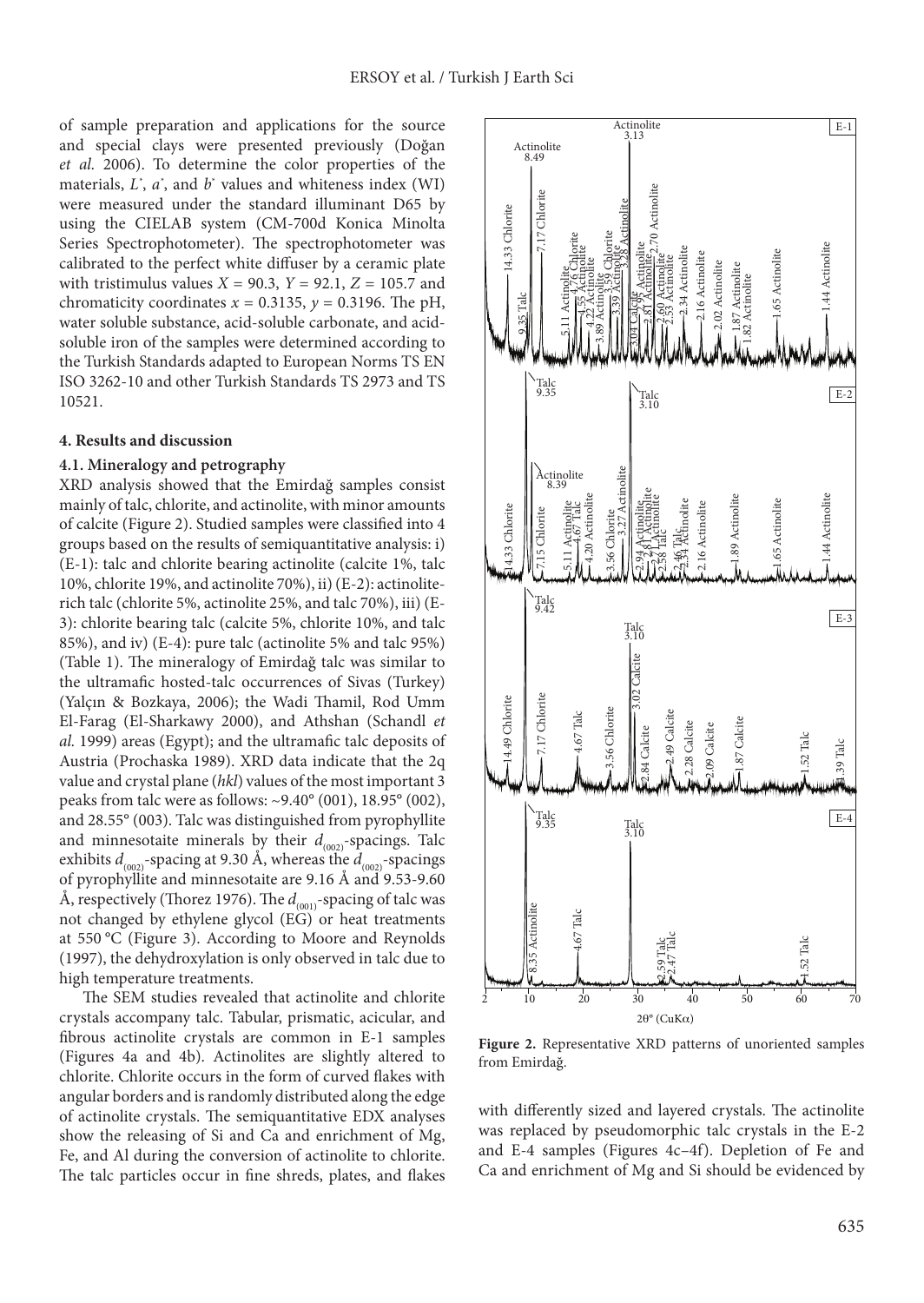| Sample     | $E-1$ | $E-2$ | $E-3$    | $E-4$    |
|------------|-------|-------|----------|----------|
| Talc       | 10    | 70    | 85       | 95       |
| Chlorite   | 19    |       | 10       | $\theta$ |
| Actinolite | 70    | 25    | $\theta$ |          |
| Calcite    |       |       |          |          |

**Table 1.** Semiquantitative analysis results (wt.%) of talc samples from Emirdağ.

comparison of chemical analyses of both fresh and altered samples. According to EDX analyses, talc is composed mainly of Si (71.0–73.5 wt.%), Mg (21.0–22.0 wt.%), and Fe (5.0–6.4 wt.%).

Individual talc grains have a grain width diameter of 6–14 µm and an average thickness of less than 0.5 µm in all samples (Figures 4c–4f). Thus, Emirdağ talc may be classified as microcrystalline talc due to its relatively low basal/edge surface ratio. According to the literature, platy talc can be classified as microcrystalline or macrocrystalline (Ciullo & Robinson 2003; Ferrage *et al.* 2003). Microcrystalline varieties are naturally small in plate size and comprise compact, dense mineral particles. Macrocrystalline varieties contain relatively large plates with higher aspect ratio (high basal/edge surface ratio). The grinding of microcrystalline talc is easier than that of macrocrystalline talc (Ferrage *et al.* 2003). The morphology (e.g., basal/edge surface ratios, degree of delamination) of talc particles as layered clay minerals plays a decisive role in its usability as a filler material, especially in plastic, coating, and paint industries (Yuan & Murray 1997; Ciullo & Robinson 2003; Ferrage *et al.* 2003) and also on its wettability and flotation behavior (Hiçyilmaz *et al.*  2004). For example, kaolin used in paper sludge and the spherical halloysite (both kaolinite and halloysite have 1:1 types of layer structures; halloysite usually contains some interlayer water) showed the lowest viscosity, followed by platy kaolinite and tabular halloysite (Yuan & Murray 1997). This indicates that the morphology of filler particles directly affects the rheological behavior of their suspension and, in turn, their usability. The morphology of talc particles is dependent on different factors, such as geological formation conditions of talc deposits (Ciullo & Robinson 2003; Nkoumbou *et al.* 2008b), particle size, grinding method, and conditions (Sanchez-Soto *et al.*  1997; Ferrage *et al.* 2003; Hicyilmaz *et al.* 2004; Ulusoy 2008).

#### **4.2. Geochemical properties**

The results of chemical analyses of the Emirdağ samples are presented in Table 2. Emirdağ talcs are characterized by high  $\text{SiO}_2$  (44.35–59.56 wt.%) and MgO contents  $(24.08-28.88 \text{ wt.})$ . Fe<sub>2</sub>O<sub>3</sub> and TiO<sub>2</sub> contents, which significantly affect the color and brightness of minerals

such as talc and kaolinite minerals (Bundy & Ishley 1991), were 5.40–6.10 wt.% and 0.15 wt.%, respectively (Table 2). One of the characteristic features of Emirdağ talcs is their low  $\text{Al}_2\text{O}_3$  content (0.49–3.29 wt.%). Ni, Cr, and Co are important elements for the identification of origin of talcs. Their abundances are low in Mg-carbonatic talc, but are concentrated in ultramafic talcs (Prochaska 1989). The Emirdağ talc deposit is related to ultramafic rocks due to its high Ni (2100–2600 ppm), Cr (2000–3500 ppm), and Co (82.50–84.00 ppm) contents. In terms of Ni, Cr, and Co, the Emirdağ talc deposits are similar to the ultramaficrelated talc deposits in the Sivas (Yalçın & Bozkaya 2006) and Karaman (Murat & Temur 1995) regions, but differ from Gümeli-İvrindi talcs (Balıkesir, Turkey; Çoban 2004).

In terms of the cosmetics and pharmaceutical industries, the concentrations of toxic elements such as Pb, As, and Hg in Emirdağ talc samples are within acceptable levels (TS 2973). On the other hand, some trace elements, such as Co, Cu, Zn, and Zr may be beneficial, particularly for the use of talc in medical applications such as skin care and mud baths (Olabanji *et al.* 2005). Taking into account the mineralogical, petrographical, and geochemical data (Table 1, Figure 4, and Table 2), the following results were obtained: i)  $Fe<sub>2</sub>O<sub>3</sub>$  and  $Al<sub>2</sub>O<sub>3</sub>$  ratios in talcs are directly proportional to their chlorite contents, ii) the nonexistence of secondary iron mineral in Emirdağ samples and the similarity between the  $\text{Fe}_{2}\text{O}_{3}$  contents in EDX and chemical analyses indicate structural iron in Emirdağ talcs, and iii) the CaO content is related to the existence of actinolite mineral in E-1, E-2, and E-4 samples, whereas the CaO content in E-3 sample results from calcite.

Iron content is an effective parameter in the use of talc. Therefore, the percentage of iron, its origin (i.e. from crystal structure or from other iron-bearing minerals), and its valence forms are important. To determine these features, in addition to mineralogical, petrographical, and chemical analyses, Mössbauer analysis was performed. Using Mössbauer analysis, the origin of iron was investigated for the chlorite-bearing talc sample (E-3), which has high talc content. Figure 5 shows the Mössbauer spectrum of the talc at room temperature (approximately 300 K). It should be noted that the isomer shift (IS) is the shift of the centroid of the spectrum from zero velocity and is given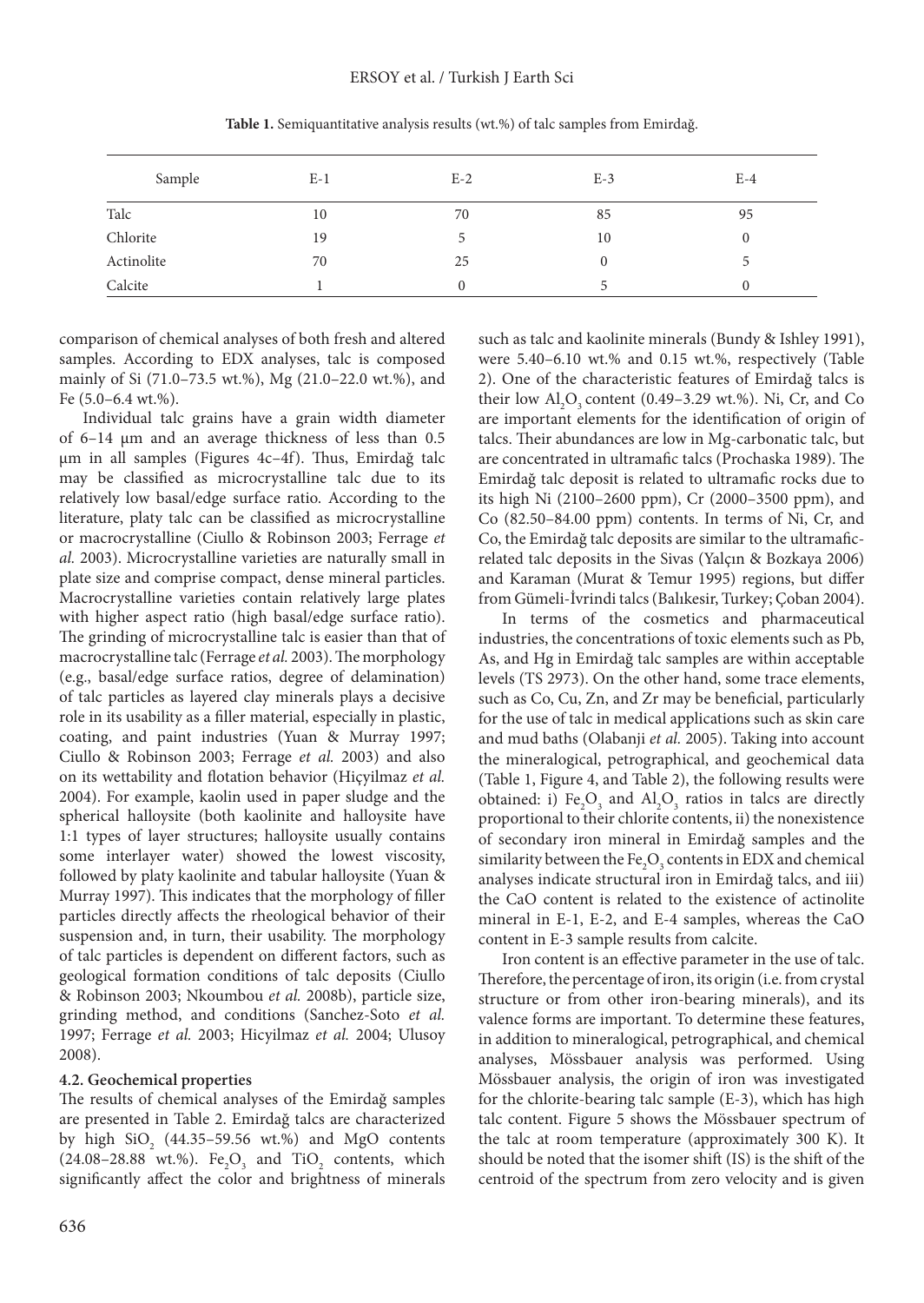

**Figure 3.** Representative XRD patterns of Emirdağ talcs. Key to the symbols: AD, air-dried; EG, ethylene glycolated; 550, heated at 550 °C.

relative to either the source or some standard material. In the case of <sup>57</sup>Fe, it is usually metallic iron. The quadrupole splitting  $(QS)$  is the separation of the 2 lines of a  $57Fe$ doublet. Both IS and QS are customarily given in terms of the source velocity in mm/s (Murad 2006; Gill *et al.* 2011). According to Rancourt's (1998) Mössbauer parameters

(in clay samples), IS values are in the range of  $\approx 1.0-1.3$ mm/s and QS values are in the range of  $\approx$ 1.5–3.0 mm/s for Fe+2 cations (ferrous). On the other hand, IS values are in the range of ≈0.2–0.4 mm/s and QS values are in the range of 0.0–1.5 mm/s for Fe<sup>+3</sup> cations (ferric). The results obtained from the Mössbauer parameters of E-3 talc show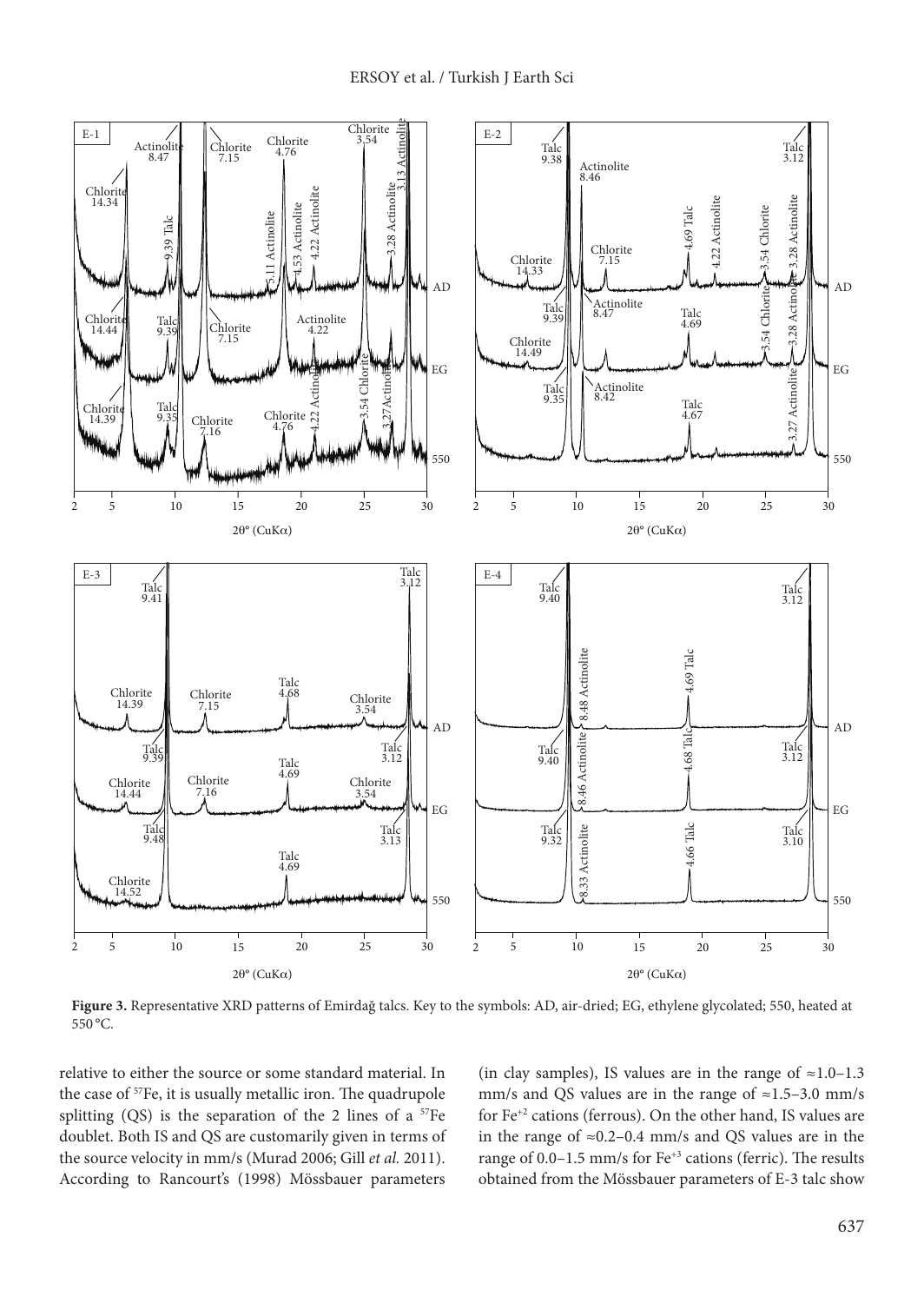# ERSOY et al. / Turkish J Earth Sci



**Figure 4.** Scanning electron micrographs and semiquantitative EDX results of Emirdağ talcs. (a) and (b): Tabular, prismatic, acicular, fibrous-shaped actinolite crystals and curved chlorite flakes. (c), (d), (e), and (f): Differently sized layered talc crystals occur in fine shreds, plates, and flakes. Key to the symbols: Act, actinolite; Chl, chlorite; T, talc.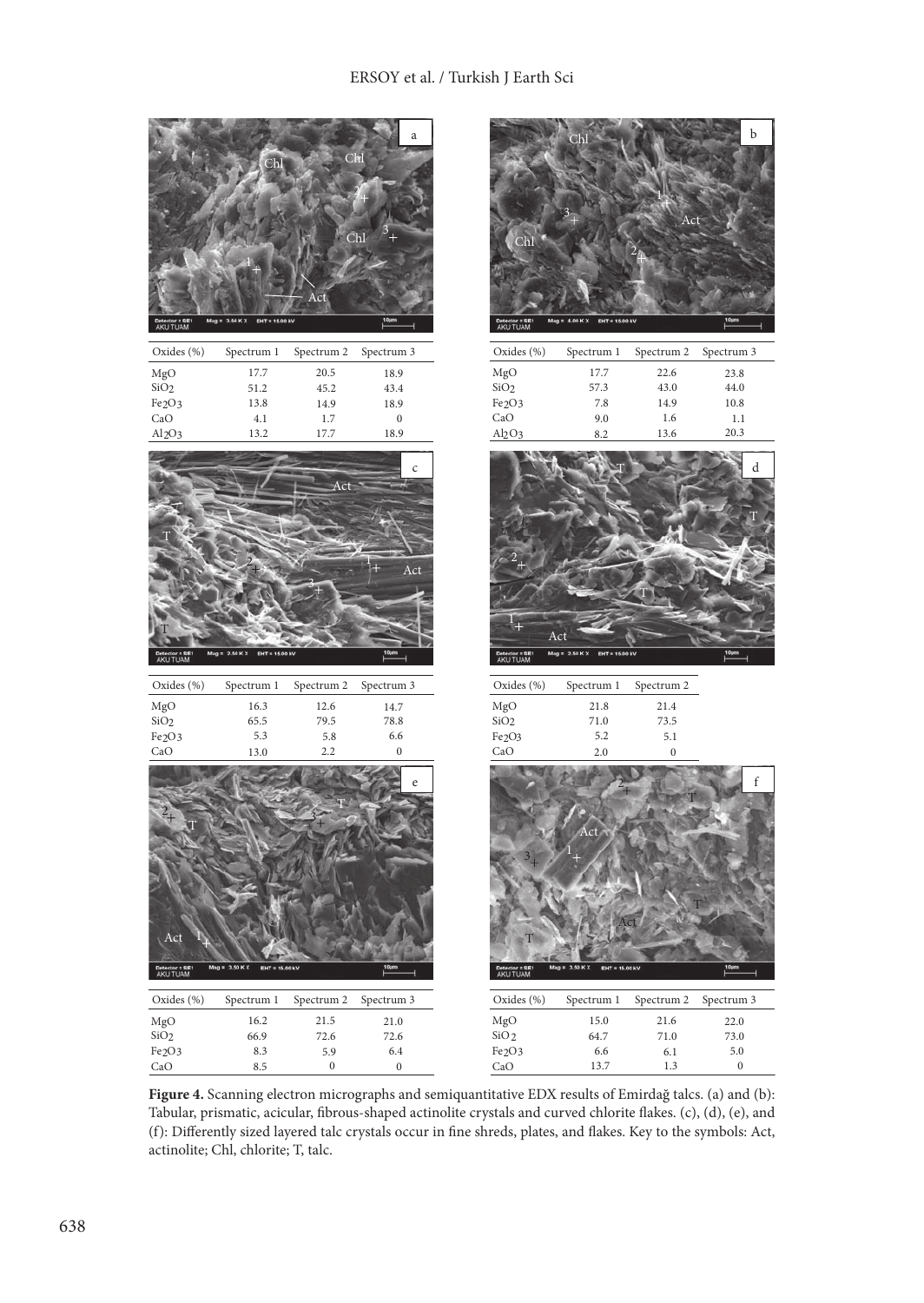| Components in wt.%             | $E-1$  | $E-2$  | $E-3$    | $E-4$  |
|--------------------------------|--------|--------|----------|--------|
| SiO <sub>2</sub>               | 50.93  | 56.76  | 44.35    | 59.56  |
| AI <sub>2</sub> O <sub>3</sub> | 3.44   | 0.76   | 3.29     | 0.49   |
| Fe <sub>2</sub> O <sub>3</sub> | 6.63   | 5.62   | 6.10     | 5.40   |
| MgO                            | 22.25  | 24.08  | 27.08    | 28.88  |
| CaO                            | 10.77  | 9.37   | 6.18     | 0.58   |
| MnO                            | 0.32   | 0.17   | 0.11     | $---$  |
| $K_2O$                         |        | 0.02   | 0.09     |        |
| Na <sub>2</sub> O              | 0.33   |        | $---$    | ---    |
| TiO <sub>2</sub>               | 0.26   |        | 0.15     | $---$  |
| $Cr_2O_3$                      | 0.12   | 0.20   | 0.28     | 0.35   |
| NiO                            | 0.21   |        | 0.21     | 0.26   |
| $P_2O_5$                       |        |        | $0.04\,$ | $---$  |
| $\rm LOI$                      | 4.63   | 3.02   | 11.94    | 4.60   |
| Total                          | 99.89  | 100.00 | 99.82    | 100.12 |
| Trace elements in ppm          |        |        |          |        |
| Co                             | 82.50  | 82.80  | 83.60    | 84.00  |
| Cu                             | 13.20  | 6.80   | 4.70     | 5.20   |
| Zn                             | 23.00  | 8.21   | 4.00     | 4.83   |
| Zr                             | 29.90  | 10.68  | 0.60     | 0.92   |
| Pb                             | 6.70   | 5.11   | 4.60     | 4.75   |
| As                             | 0.50   | 0.50   | < 0.5    | < 0.5  |
| Hg                             | < 0.01 | < 0.01 | < 0.01   | < 0.01 |

**Table 2.** Chemical analysis of the Emirdağ talc samples.

LOI: Loss on ignition

that the IS and QS values were centered around 1.26 mm/s and 2.72 mm/s, respectively. The IS and QS values of talc and chlorite are in good agreement with values reported earlier. Gonçalves *et al.* (1991) found that QS = 2.66 mm/s and 1.15 mm/s corresponded to Fe+2 present in talc and chlorite at room temperature. The high values of IS and QS are thus characteristic of iron in the crystal structure of talc and chlorite in our sample. Similar  $\text{Fe}_2\text{O}_3$  contents obtained from chemical and EDX analyses of pure talc sample (E-4) (Figures 4c–4f) also confirm the occurrence of iron in the crystal structure of talc mineral.

Infrared spectroscopy has been used successfully in the characterization of inorganic compounds as well as organic compounds (Stuart *et al.* 1998). Figure 6 shows the FT-IR spectra of the Emirdağ samples (E-1, E-2, E-3, and E-4) used in this study. According to the characteristic IR frequencies of talc reported by other researchers (Wilkins & Ito 1967; Ferrage *et al.* 2003; Nkoumbou *et al.*  2008b), the absorption bands located at 3677, 3661, and

3643 cm–1 are the fundamental OH stretching vibrations arising from vMg<sub>3</sub>O–H, vMg<sub>2</sub>FeO–H, vMgFe<sub>2</sub>O–H, and νFe<sub>3</sub>O–H, respectively. It is clearly seen that the peak intensity decreases with decreasing talc content in the sample. Existence of the peaks stated above indicates the occurrence of iron in the crystal structure of talc. The observed strong band at around 1040 cm–1 is assigned to the out-of-plane symmetric stretching of  $v_3$ Si-O-Si groups of talc (Farmer 1974; Wang & Somasundaran 2005). Another sharp absorption at  $669 \text{ cm}^{-1}$  is due to the stretching vibration of Si-O-Mg in talc structure. The intensity of 2 peaks belonging to talc show the decreasing of talc content and widening of peaks, similar to that given above. The 2 peaks in the spectra of the E-1 and E-3 samples appeared at 3588 and 3435 cm<sup>-1</sup> because of the OH stretching vibration in the hydroxide layer of chlorite (Sontevska *et al.* 2007). The 3 bands in the spectrum of the E-3 sample appearing at around  $1424 \text{ cm}^{-1}$  (strong), 875  $cm^{-1}$  (shoulder), and 715  $cm^{-1}$  (weak) are assigned to the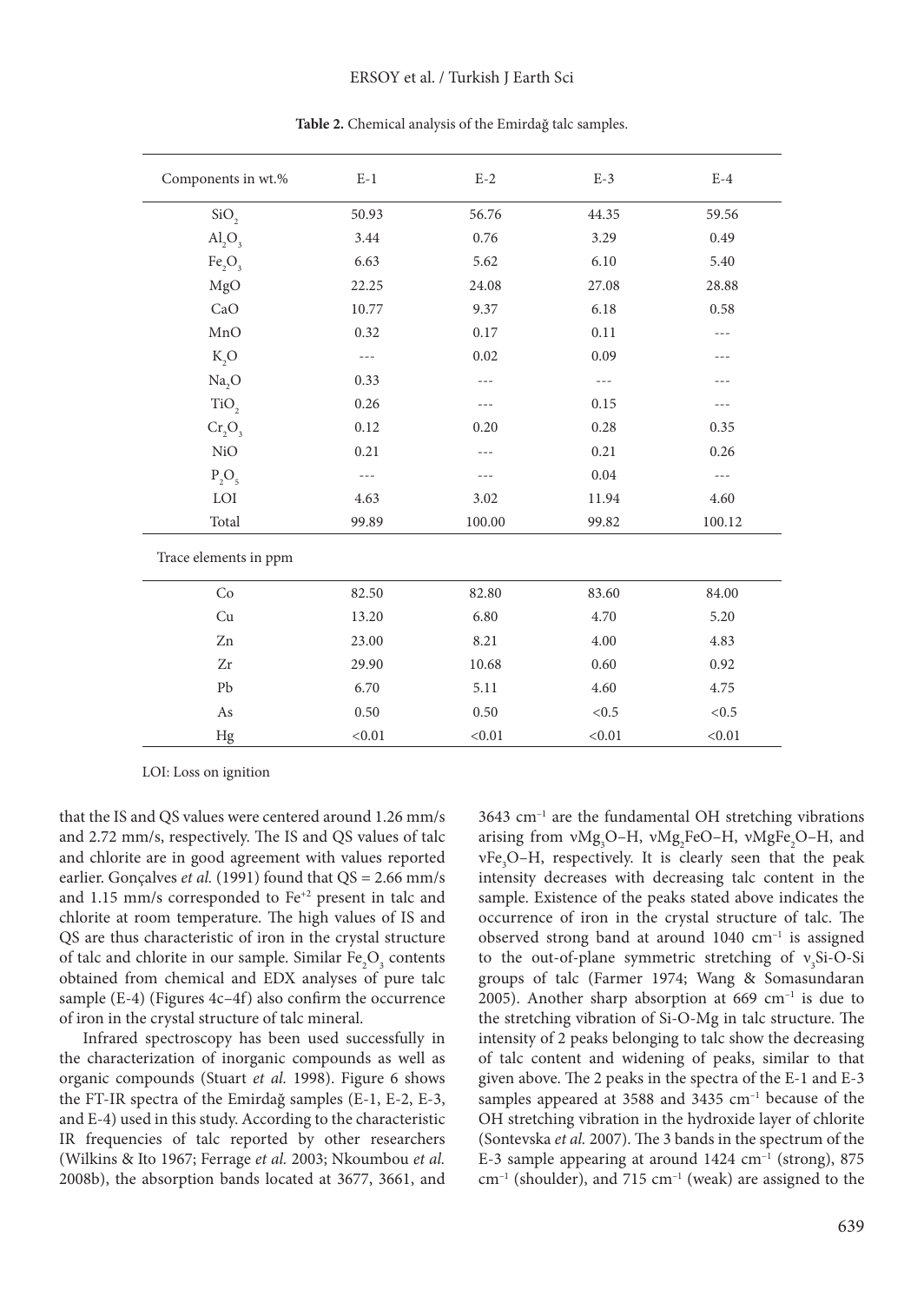

**Figure 5.** Mössbauer spectrum of talc sample E-3.

characteristic  $\text{CO}_3$  vibration of calcite. The other 2 medium bands located at 1790 and 2512 cm<sup>-1</sup> are also assigned to calcite (Wilson 1995; Shoval 2003; Xie *et al.* 2006). In the IR spectrum of talc- and chlorite-bearing actinolite (E-1) and actinolite-rich talc (E-2), the strong peak at  $750 \text{ cm}^{-1}$ and small peaks in the range of  $923-1106$  cm<sup>-1</sup> belong to actinolite mineral (Van Der Marel and Beutelspacher 1976).

Differential thermal analysis (DTA) determines the temperature at which thermal reactions, such as phase transformation and thermal decomposition, take place in a material when it is heated continuously to an elevated temperature, and also the intensity and general characters (endothermic or exothermic) of such reactions (Speyer 1994). In contrast, thermogravimetric (TG) analysis determines the weight gain or loss of a material (e.g., minerals, glasses, ceramics, polymers) due to absorption or gas release as a function of temperature. DTA and TG curves of the talc sample are shown in Figures 7a and 7b. The DTA and TG curves indicate different temperature ranges at which the mass losses accompanying 4 endothermic reactions occurred. On the DTA curve of the talc- and chlorite-bearing actinolite (E-1) and chlorite-bearing talc (E-3) samples, endothermic peaks were observed in the temperature ranges of 500–600 °C and 760–780 °C (Figure 7a), and hence mass loss (Figure 7b) resulted from the dehydroxylation reaction of chlorite (Nkoumbou 2006). It was observed that these endothermic peaks disappeared with increasing talc contents in the samples. The endothermic peak of pure talc samples (with 95 wt.% talc content) at a temperature of 895 °C and mass loss indicate transformation of talc to enstatite  $(MgSiO<sub>3</sub>)$  and silica minerals (SiO<sub>2</sub>) (Nkoumbou 2006). The endothermic peak observed for sample E-1 (containing about 70% actinolite) around 1220 °C resulted from deformation of the crystal structure of actinolite (Taboadela & Aleixandre Ferrandis 1957). The highest mass loss occurred in sample E-3, which probably resulted from calcite content. Mass loss (~5 wt.%) occurred in sample E-3 between the



**Figure 6.** FT-IR spectra of the talc samples.

temperatures of approximately 650 and 800 °C, and this resulted from  $\mathrm{CO}_\mathrm{2}$  gas that was removed from the structure after the thermal decomposition of calcite. Consistent with this, on the DTA curve of the same sample, endothermic peaks from 760 to 895 °C confirm this situation. Similar results were obtained in thermal analyses performed using various solids containing pure calcite (Hristova & Jancev 2003; Hojamberdiev *et al.* 2008). The total mass loss values of the samples (Figure 7b) are corroborated by the loss on ignition yielded by the chemical analysis (Table 2).

#### **4.3. Physicochemical properties**

BET-specific surface areas of the powdered talc samples were recorded between 6.65 and 11.87  $m^2 g^{-1}$  (Table 3). Among the samples, the lowest specific surface area was measured for sample E-4 with high talc content. Comparing BET values of source and specific clays of US Geological Survey geological standards, the values obtained from the talc used in this study are close to the values obtained from these clay standards (Doğan *et al.* 2006).

The pH values of talc suspensions are close to each other and in the range of standards (TS EN ISO 3262-10). The amount of dissolved material in water should be as much 0.2 wt.% for the talc that will be used in the paint (TS EN ISO 3262-10) and cosmetic (TS 2973) industries. In this study, the amount of dissolved material of the talc samples in water varies between 0.13 and 0.17 wt.%. Of these, sample E-3 containing calcite has the highest amount of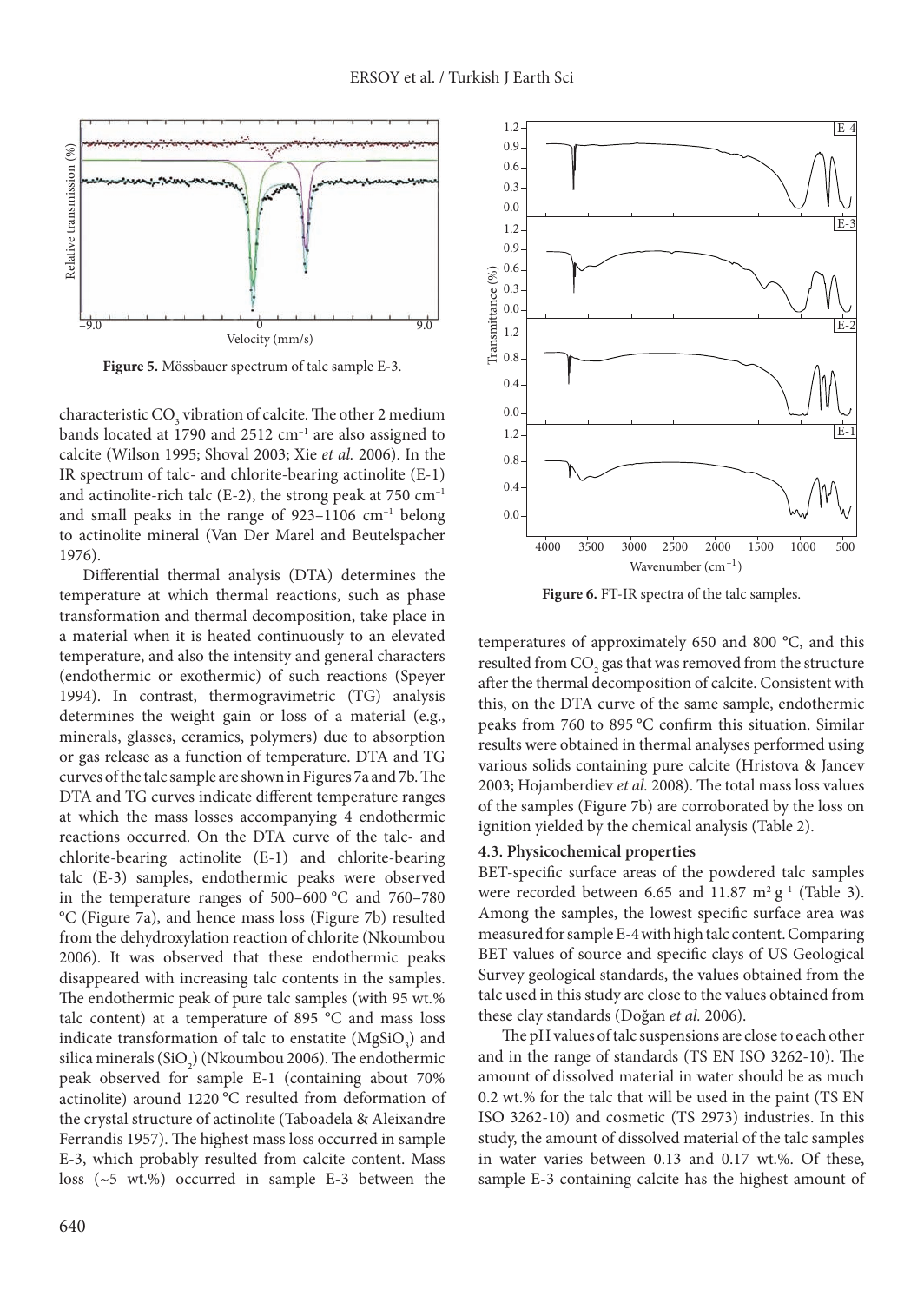

Figure 7. (a) DTA and (b) TG curves of the talc samples.

dissolved material. On the other hand, the amount of iron dissolved in acid is as much as 0.66 wt.% from sample E-1, which also contains the highest iron (Table 2). The lowest dissolved material in acid with 0.54 wt.% is sample E-4, containing 95 wt.% talc. Based on the dissolved material in acid, the Emirdağ talc samples exceed the maximum value (0.5 wt.%) given for the primary quality raw material (TS 10521) in the paper industry. However, they are lower than the maximum value (75 wt.%) given for the cosmetics industry (TS 2973).

The color properties were measured as *L\**, *a\**, *b\**, and WI parameters, which are calculated from the *X*, *Y*, *Z* tristimulus values (Billmeyer & Saltzman 1981). These parameters are statistically related to the chemical and

mineralogical composition of the sample. In the CIELAB system, *L\** is the degree of lightness and darkness of a color in relation to a scale extending from white (*L* = 100) to black  $(L = 0)$ . Parameter a is a scale extending from green (*–a*) to red (*+a*), and b is a scale extending from blue (*–b*) to yellow (*+b*). Table 3 shows the results of color analysis (L\* , a\* , b\* , WI) performed on the Emirdağ talc samples. The WIs of samples E-1, E-2, E-3, and E-4 were measured as 76.19, 81.96, 85.43, and 89.16, respectively. As is known, the whiteness of talcs directly affects their utility in cosmetics, paint, and paper industries (Soriano *et al.* 2002). The whiteness of all of the talc samples is under the desired values when compared with standards (TS 2973; TS 10521; TS EN ISO 3262-10). The WI and L values proportionally increase with increasing talc contents and decrease with decreasing iron and titan elements causing color. The same results were reported by Soriano *et al.* (2002), who studied relations between color and mineral/chemical compositions of the industrial talcs from different countries. Consequently, impurity ratio and iron content would seem to be influential variables in the color variations in the samples. Mineralogically and chemically pure talc is white, but greenish, bluish, brownish, or reddish varieties have also been described. Furthermore, the accessory minerals are frequently yellowish or greenish in the case of chlorites, and grayish and brownish in the case of carbonates (Deer *et al.* 1992; Soriano *et al.* 2002). The color and brightness is related to the extent of reflection–diffusion of light on the mineral surface, which is dependent on grain size, grain shape, and roughness of particles, as well as the chemical composition of the mineral powders (Billmeyer & Saltzman 1981; Bundy & Ishley 1991; Bizi *et al.* 2003; Ciullo & Robinson 2003; Gamiz *et al.* 2005).

#### **5. Conclusions**

Emirdağ (Afyonkarahisar, Turkey) talc deposit has been formed from alteration of gabbroic rocks of the Mesozoic Yunak ophiolite as lens-shaped pockets and sheet-like bodies in different extensions and directions. This deposit consists of talc, chlorite, actinolite, and a subordinate amount of calcite. Based on semiquantitative results, the Emirdağ samples were classified into 4 groups: i) talc- and chlorite-bearing actinolite (E-1), ii) actinolite-rich talc (E-2), iii) chlorite-bearing talc (E-3), and iv) pure talc (E-4). While the highest amount of talc was observed in the pure talc sample with 95 wt.%, talc mineral was determined as 10 wt.% in talc- and chlorite-bearing actinolite sample. SEM studies revealed that fine-grain, plate, and sheet-like microcrystalline talc crystals are associated with tabular, acicular actinolite, and curved and flake-like chlorite. In places, talc and chlorite are alteration products of actinolites. During alteration of actinolite to talc, Fe and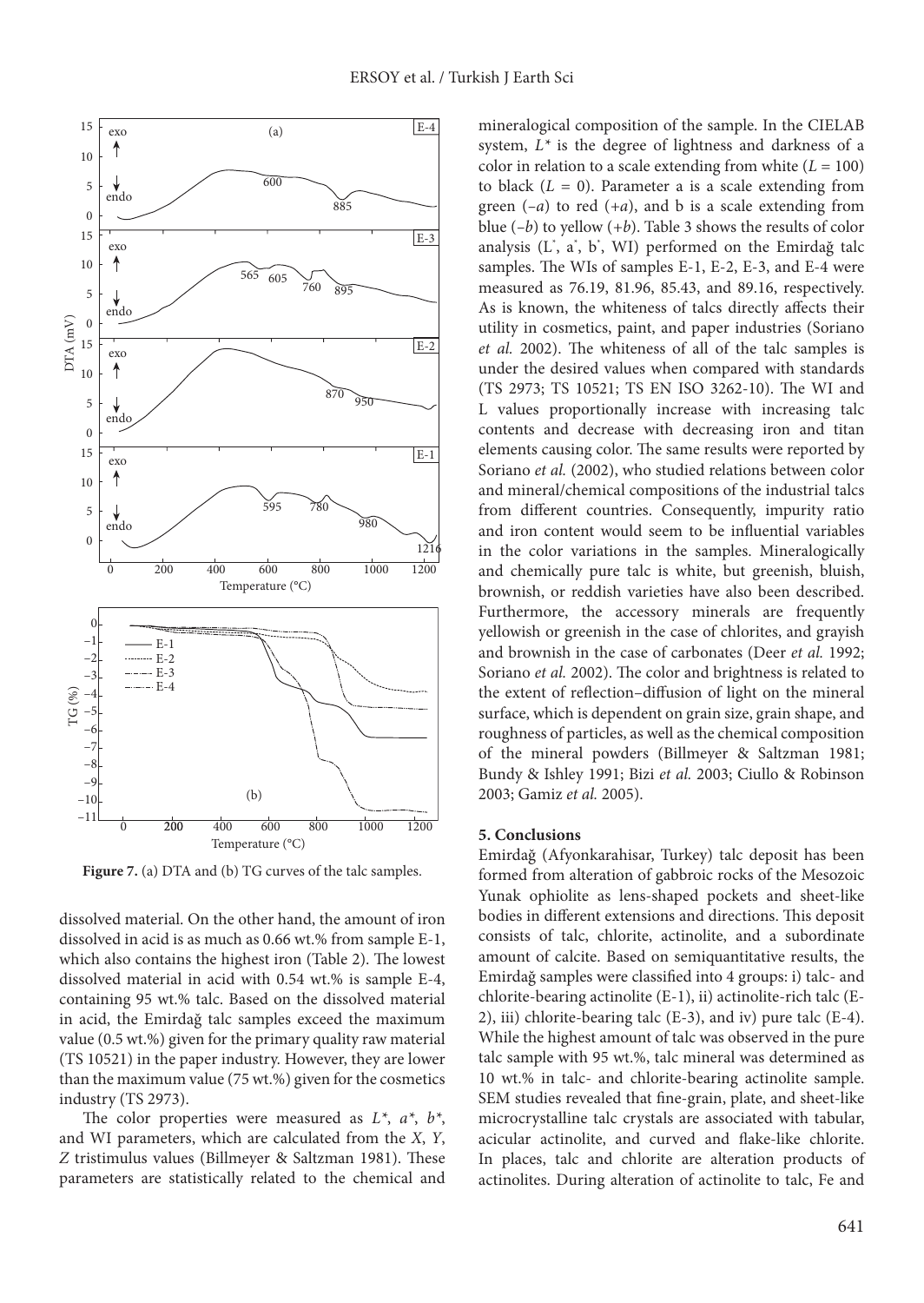| Physicochemical properties     | $E-1$   | $E-2$   | $E-3$   | $E-4$   |
|--------------------------------|---------|---------|---------|---------|
| Specific surface area, $m^2/g$ | 10.85   | 11.87   | 11.43   | 6.65    |
| pH                             | 9.01    | 9.05    | 9.53    | 8.52    |
| Water soluble substance, wt.%  | 0.13    | 0.10    | 0.17    | 0.11    |
| Acid-soluble iron, wt.%        | 0.66    | 0.56    | 0.59    | 0.54    |
| Color measurements             |         |         |         |         |
| $L^*$                          | 78.55   | 86.84   | 90.82   | 95.57   |
| $a^*$                          | $-1.82$ | $-1.76$ | $-0.44$ | $-1.68$ |
| $h^*$                          | 3.17    | 2.17    | 7.24    | 2.54    |
| Whiteness index                | 76.19   | 81.96   | 85.43   | 89.16   |

**Table 3.** Physicochemical properties of the Emirdağ talc samples.

Ca decreased, but conversely Mg and Si increased. EDX analysis of the Emirdağ talc samples was characterized by high  $\text{SiO}_2$  (44.35–59.56 wt.%) and MgO (24.08–28.88 wt.%), but low  $\text{Al}_2\text{O}_3$  (0.49-3.29 wt.%). On the other hand, high Ni (0.21–0.26 wt.%), and Cr (0.20–0.35 wt.%) contents of the Emirdağ samples in chemical analyses are conformable to the composition of talc deposits related to ultramafic origin.  $Fe<sub>2</sub>O<sub>3</sub>$  content affecting the whiteness of talc varies between 5.40 and 6.10 wt.%. The correlative results obtained from EDX studies conducted on the talc crystals and chemical analyses of the pure talc samples indicated that iron takes place in the crystal lattice structure of talc minerals. Accordingly, high IS (1.26 mm/s) and QS (2.72 mm/s) values obtained from Mössbauer studies also confirm the results of EDX and chemical analysis and indicate that iron in the Emirdağ talc is thought to be Fe<sup>+2</sup>.

#### **References**

- Billmeyer, F.W. & Saltzman, M. 1981. *Principles of Color Technology*. Wiley Interscience, New York.
- Bizi, M., Flament, M.P., Baudet, G. & Gayot, A. 2003. Relation between structural characteristics of talc and its properties as an antisticking agent in the production of tablets. *European Journal of Pharmaceutical Sciences* **19**, 373–379.
- Brown, G. 1972. *X–Ray Identification and Crystal Structures of Clay Minerals*. Mineral Society, London.
- Bundy, W.M. & Ishley, J.N. 1991. Kaolin in paper filling and coating. *Applied Clay Science* **5**, 397–420.
- Chung, F.H., 1974. Quantitative interpretation of X-ray diffraction patterns of mixtures. II. Adiabatic principle of X-ray diffraction analysis of mixtures. *Journal of Applied Crystallography*, **7**, 526– 531.
- Ciullo, P.A. & Robinson, S. 2003. Talc (shape and form meet function). *Paint & Coatings Industry* **19**, 30–34.

On the other hand, it was observed that the strong peak intensities of the talc on the FT-IR spectra decrease with reduction of the talc content in the samples, and different endothermic/exothermic peaks and mass loss arose in the DTA and TG curves consistently with the mineralogical composition. According to the results of color analysis, the WI and L values increase proportionally with talc content but are inversely proportional to the iron and titanium element contents of the talc samples. Taking into account the physiochemical values, the talc from the Emirdağ region does not have the qualities in its current form, such as high purity, chemical content (particularly  $\text{Fe}_{2}\text{O}_{3}$  and CaO), and other physical properties, especially whiteness, that are required in industries like cosmetics, paint, or paper. However, there might be a possibility of using it as a secondary raw material in these industries.

- Çoban, F. 2004. Mineralogical-geochemical characteristics of Gümeli (İvrindi-Balıkesir) talc occurrences. *Osmangazi Üniversitesi Mühendislik Mimarlık Fakültesi Dergisi*, **17** (in Turkish with English abstract).
- Doğan, A.Ü., Doğan, M., Onal, M., Sarikaya, Y., Aburub, A. & Wurster, D.E. 2006. Baseline studies of the Clay Minerals Society source clays: specific surface area by the Brunauer Emmett Teller (BET) method. *Clays and Clay Minerals* **54**, 62–66.
- Deer, W.A., Howie, R.A. & Zussman, J. 1992. *An Introduction to the Rock-Forming Minerals*. Longman Scientific & Technical, Essex, UK.
- DPT. 2007. *9th Development Plan for 5 Years, The Report of the Special Commission of Mining*. DPT, Ankara (in Turkish).
- El-Sharkawy, M.F. 2000. Talc mineralization of ultramafic affinity in the Eastern Desert of Egypt. *Mineralium Deposita* **35**, 346–363.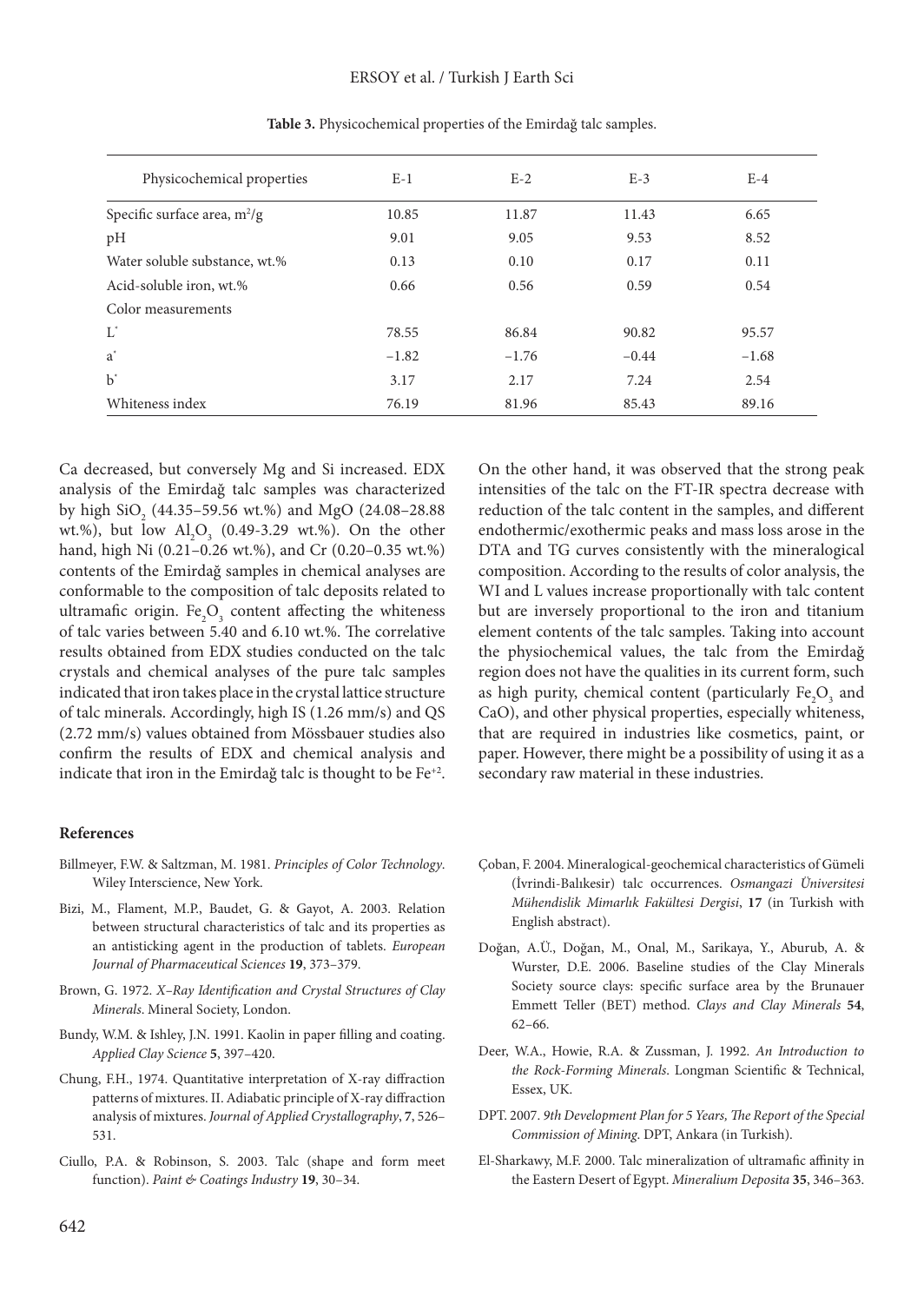- Farmer, V.C. 1974. The layer silicates. *In:* Farmer, V.C. (ed), *The Infrared Spectra of Minerals*. Mineralogical Society, London, 331–363.
- Ferrage, E., Martin, F., Petit, S., Pejo-Soucaille, S., Micoud, P., Fourty, G., Ferret, J., Salvi, S., Parseval, P. & Fotune, J.P. 2003. Evaluation of talc morphology using FT-IR and H/D substitution. *Clay Minerals* **38**, 141–150.
- Gamiz, E., Melgosab, M., Sanchez-Maranon, M., Martin M.J.M. & Delgadoa, R. 2005. Relationships between chemicomineralogical composition and color properties in selected natural and calcined Spanish kaolins. *Applied Clay Science* **28**, 269–282.
- Gill, A., Korili, S.A., Trujillano, R.M. & Vicente A. 2011. A review on characterization of pillared clays by specific techniques. *Applied Clay Science* **53**, 97–105.
- Gonçalves, M.A., Jesus, F. and Garg, V.K. 1991. Mössbauer study of Brazilian soapstone. *Hyperfine Interactions* **67**, 437–442.
- Gören, R., Göçmez, H. & Özgür, C. 2006. Synthesis of cordierite powder from talc, diatomite and alumina. *Ceramic International* **32**, 407–409.
- Grim, R.E. 1968. Clay mineralogy, Int. Series in Earth Sciences. McGraw-Hill, New York.
- Hiçyılmaz, C., Ulusoy, U. & Yekeler, M. 2004. Effects of the shape properties of talc and quartz particles on the wettability based separation processes. *Applied Surface Science* **233**, 204–212.
- Hojamberdiev, M., Kameshima, Y., Nakajima, A., Okada, K. & Kadirova, Z. 2008. Preparation and sorption properties of materials from paper sludge. *Journal of Hazardous Materials* **151**, 710–719.
- Hristova, E. & Jancev, S. 2003. Characteristics of calcite limestonemarble from Macedonia used as a flux material. *Journal of Mining and Metallurgy* **39**, 443–451.
- Kibici, Y., Yıldız, A., Bağcı, M., & Kavas, T. 2000. Petrography of Büyük Karabağ (Afyon) marbles and their physico-mechanical properties. *Marble* **6**, 92–98 (in Turkish).
- Liao, J. & Mamoru, S. 1992. Thermal behavior of mechanically amorphized talc. *Thermochimica Acta* **197**, 295–306.
- Lopez-Galindo, A. & Viseras, C. 2004. Pharmaceutical and cosmetic applications of clay. *In:* Wypych, F. & Satyanarayana, K.G. (eds), *Interface Science and Technology: Clay Surfaces* **1**, 267–289.
- Marel, H.W. & Beutelspacher, H. 1976. *Atlas of Infrared Spectroscopy of Clay Minerals and their Admixtures*. Elsevier, Amsterdam.
- Martin, P.J., Wilson, D.I. & Bonnett, P.E. 2004. Rheological study of a talc-based paste for extrusion-granulation. *Journal of the European Ceramic Society* **24**, 3155–3168.
- Metin, S., Genç, S. & Bulut, V. 1987. *Geology of Afyon and Surrounding Regions*. Technical Report. Bulletin of the Mineral Research and Exploration Institute, No: 2113, Ankara (in Turkish).
- Moore, D.M. & Reynolds, R.C. 1997. *X-ray Diffraction and the Identification and Analysis of Clay Minerals*. Oxford University Press, Oxford.
- MTA. 1980. *The Mine Schedule of Turkey*. Mineral Research and Exploration Institute (MTA), Ankara (in Turkish).
- Murad, E. 2006. Mössbauer spectroscopy of clays and clay minerals. *In:* Bergaya, F., Theng, B.K.G. & Lagaly G. (eds), *Handbook of Clay Science: Developments in Clay Science* **1**, 755–764.
- Murat, A. & Temur, S. 1995. The talc deposits of Kıraman (Ayrancı-Karaman) district, Turkey. *Geological Bulletin of Turkey* **38**, 95–102 (in Turkish).
- Neto, J.B.R. & Moreno, R. 2007. Rheological behaviour of kaolin/ talc/alumina suspensions for manufacturing cordierite foams. *Applied Clay Science* **3**, 157–166.
- Nkoumbou, C., Njopwouo, D., Villiéras, F., Njoya, A., Yonta Ngouné, C., Ngo Ndjock, L., Tchoua, F.M. & Yvon, J. 2006. Talc indices from Boumnyebel (Central Cameroon), physico-chemical characteristics and geochemistry. *Journal of African Earth Sciences* **45**, 61–73.
- Nkoumbou, C., Villieras, F., Njopwouo, D., Ngoune, C., Barres, O., Pelletier, M., Razafitianamaharavo, A. & Yvon, J. 2008a. Physicochemical properties of talc ore from three deposits of Lamal Pougue area (Yaounde Pan-African Belt, Cameroon), in relation to industrial uses. *Applied Clay Science* **41**, 113–132.
- Nkoumbou, C., Villieras, F., Barres, O., Bihannic, I., Pelletier, M., Razafitianamaharavo, A., Metang, V., Yonta Ngoune, C., Njopwouo, D. & Yvon, J. 2008b. Physicochemical properties of talc ore from Pout-Kelle and Memel deposits (central Cameroon). *Clay Minerals* **43**, 317–337.
- Olabanji, S.O., Ige, A.O., Mazzoli, C., Ceccato, D., Ajayi, E.O.B., De Poli, M. & Moschini, G. 2005. Quantitative elemental analysis of industrial mineral talc, using accelerator-based analytical technique. *Nuclear Instruments and Methods in Physics Research B* **240**, 327–332.
- Pérez-Maqueda, L.A., Duran, A. & Pérez-Rodriguez, J.L. 2004. Preparation of submicron talc particles by sonication. *Applied Clay Science* **28**, 245–255.
- Prochaska, W. 1989. Geochemistry and genesis of Austrian talc deposits. *Applied Geochemistry* **4**, 511–525.
- Rancourt, D.G. 1998. Mössbauer spectroscopy in clay science. *Hyperfine Interactions* **117**, 3–38.
- Sanchez-Soto, P.J., Wiewiora, A., Aviles, M.A., Justo, A., Pérez-Maqueda, L.A., Pérez-Rodriguéz, J.L. & Bylina, P. 1997. Talc from Puebla de Lillo, Spain. II. Effect of dry grinding on particle size and shape. *Applied Clay Science* **12**, 297–312.
- Schandl, E.S., Sharara, N.A. & Gorton, M.P. 1999. The origin of the Atshan talc deposit in Hamata area, Eastern desert, Egypt: a geochemical and mineralogical study. *The Canadian Mineralogist* **37**, 1211–1227.
- Shoval, S. 2003. Using FT-IR spectroscopy for study of calcareous ancient ceramics. *Optical Materials* **24**, 117–122.
- Sontevska, V., Jovanovski, G. & Makreski, P. 2007. Minerals from Macedonia. Part XIX. Vibrational spectroscopy as identificational tool for some sheet silicate minerals. *Journal of Molecular Structure* **834**, 318–327.
- Soriano, M., Sanchez-Maranon, M., Melgosa, M., Gamiz, E. & Delgado, R. 2002. Influence of chemical and mineralogical composition on colour for commercial talcs. *Color Research and Application* **27**, 430–440.